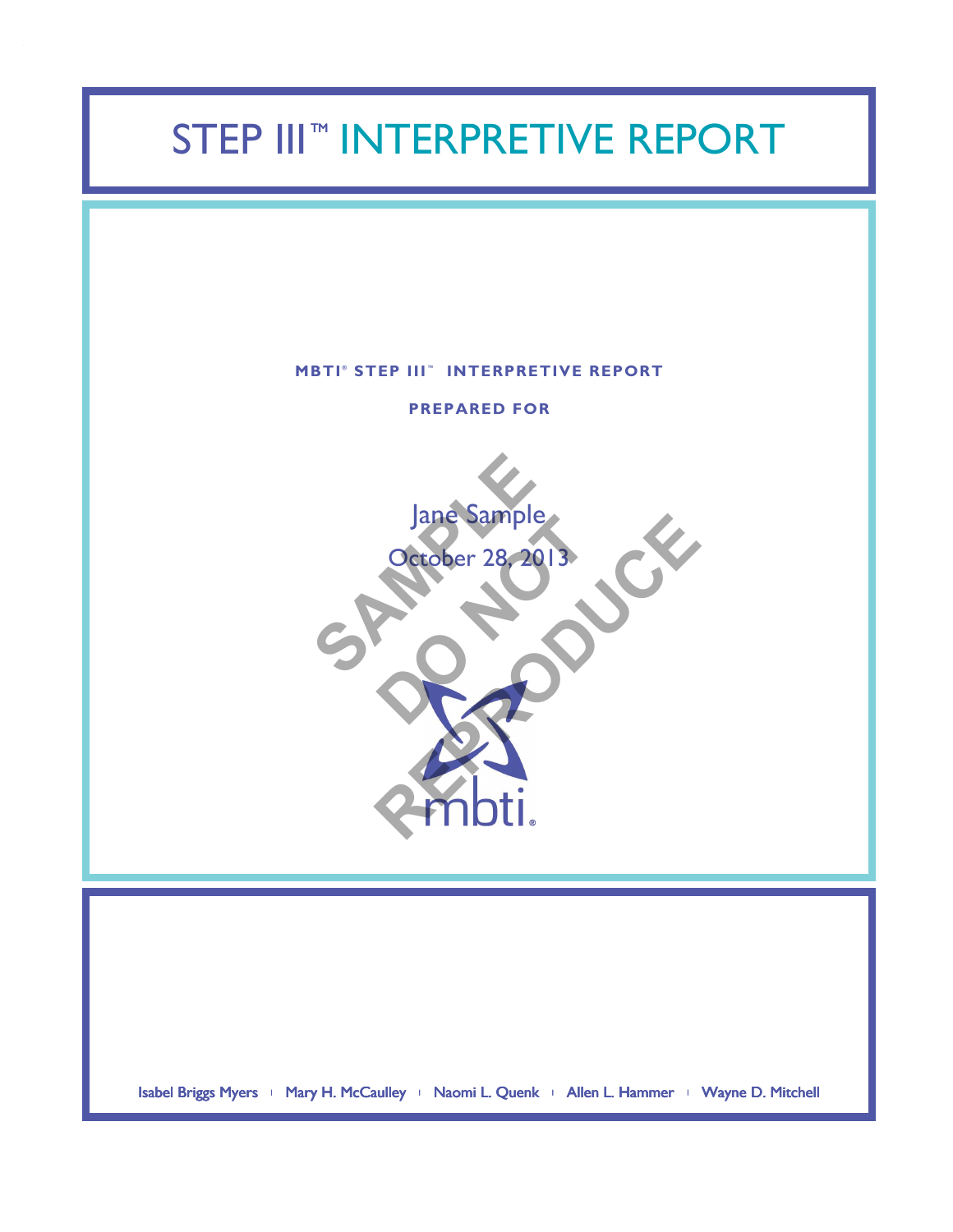#### **About the MBTI® Instrument**

The Myers-Briggs Type Indicator® Step III™ instrument is based on C.G. Jung's theory of psychological type as developed and extended by Isabel Briggs Myers. Type theory is concerned with two basic processes:

Perception: How you take in information and what you do and do not pay attention to, and **Judgment:** How you use that information to make decisions, form opinions, and take action.

How effectively you take in information and make decisions is important in determining how satisfied you are with your life, because some approaches are constructive and valuable, while others may prevent you from making important decisions or reaching your goals.

The MBTI® Step III™ instrument provides information about how you use your perception and judgment and suggests ways you can enhance your effectiveness. Isabel Myers firmly believed that:"Understanding your patterns of perception and judgment can make your perceptions clearer, your judgments sounder, and your life closer to your heart's desire." Solution Contrast of perception and judgment<br>
Statement of perception and judgment<br>
Statement is derived from your responses<br>
Statement of the Statement of Statement of the Statement of the<br>
Statement of the Statement of t

The information in the report is derived from your responses to the Step III instrument. ived from your responses to the<br> **Posuits to:**<br>
your typical behavior, attitudes,<br>
viors or choices that have been<br>
choices that may be getting in y The transfer of the Step III instruit<br>
The Step III instruit<br> **REPRODUCE STATE IN A STAR INTERNATION**<br> **REPRODUCE**<br> **REPRODUCE**<br> **REPRODUCE**<br> **REPRODUCE**<br> **REPRODUCE**<br> **REPRODUCE**<br> **REPRODUCE**<br> **REPRODUCE**<br> **REPRODUCE**<br> **R** 

#### **You can use your MBTI Step III results to:**

- Understand or gain insight into your typical behavior, attitudes, and motives
- Recognize and appreciate behaviors or choices that have been helpful to you
- Become aware of behaviors or choices that may be getting in your way
- Learn new behaviors
- Use different ways of evaluating your choices
- Decide whether to make different choices

#### **The report was developed using the following assumptions:**

- You have arrived at this particular point in your life for good reasons. You made the best choices you could, given the information and resources available and the inner and outer demands on you at the time.
- Any stress, strain, conflict, or dissatisfaction that you are experiencing at present may indicate that now is a good time to evaluate your current situation and think about your desires for the future.
- If you have experienced or learned new things, are in a different environment, or if the demands on you have changed, you may wish to reconsider your usual ways of doing things and explore other approaches.
- A decision not to change or do anything differently is also appropriate, especially if you are satisfied with yourself and the way your life is going.

The content of this report is based on the patterns and interpretations developed by Isabel Briggs Myers. ©2009 Center for Applications of Psychological Type, Inc.<br>All rights reserved. This report is not for resale or repr Step I, Step II, and Step III are trademarks or registered trademarks of the MBTI Trust, Inc. in the United States and other countries.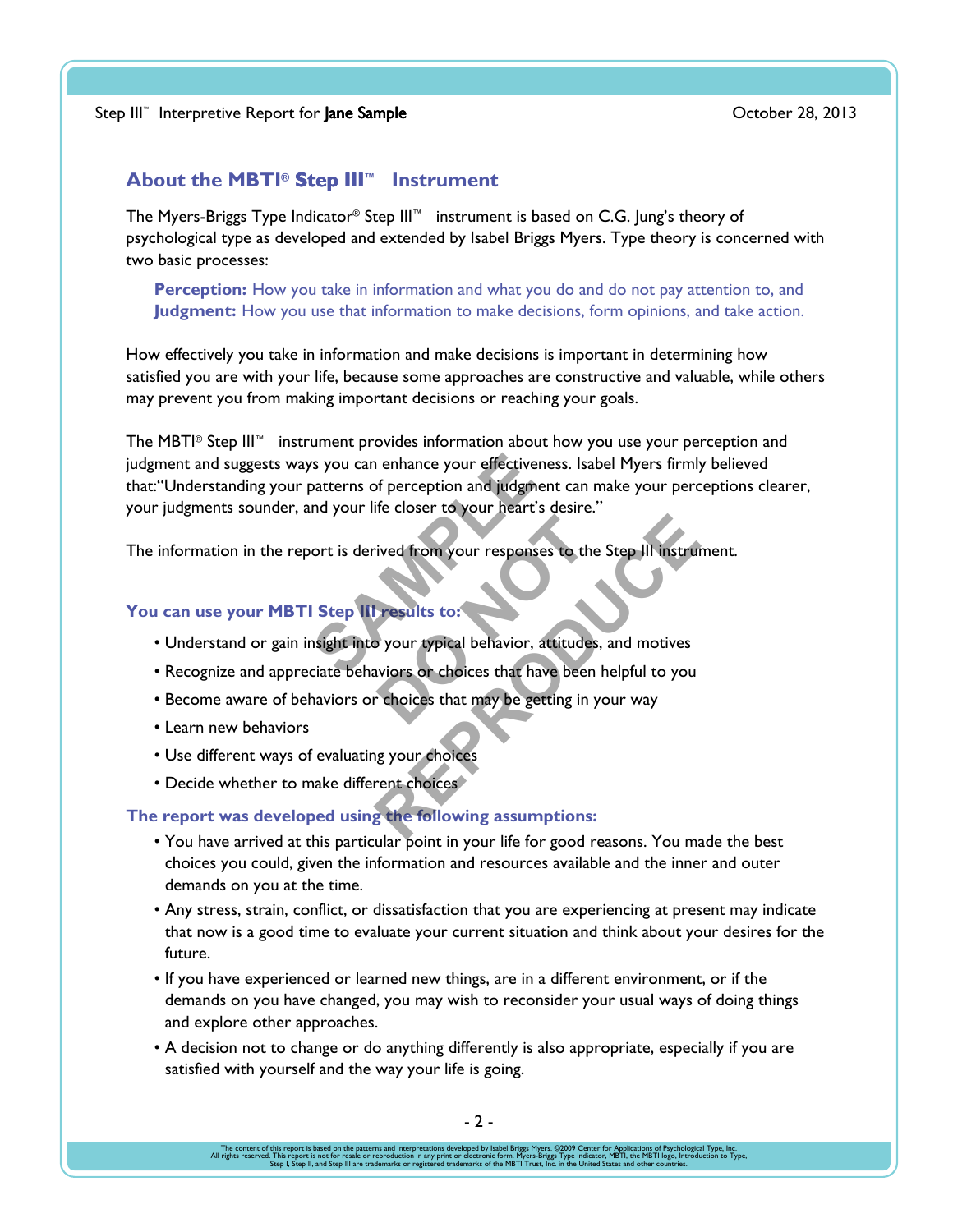**This report is designed to be reviewed and interpreted with a professional who has been trained in Step III interpretation. The goal of this joint effort is to:**

- Assess the accuracy of report contents: Only you can determine whether the results fit you or not.
- Discuss the results and explore the various ways you can use them to understand and gain insight into your current development and explore ways you might wish to enhance the way you function.

#### **Part One: One of Sixteen General Personalities**

**Part One** of the report shows which one of sixteen possible personalities you reported when you answered the Step III questions. It describes characteristics that come naturally to people whose personality is similar to yours. Each description emphasizes the advantages that result from doing what is natural and enjoyable for people with that personality. The description then lists some of the challenges people with your personality may experience when they are required to use opposite, less natural or enjoyable parts of their personality.

Depending on your age and stage of life, some advantages and challenges listed for people with a personality similar to yours may not describe you. Younger people may not have had enough experience to recognize some of their potential assets and older people may have already dealt successfully with some of their challenges. Your actual unique personality is the result of natural qualities, your stage of life and life experiences, the opportunities you've enjoyed, and the difficulties you've faced. Instant description emphasizes the for people with that personality<br>In personality may experience where<br>arts of their personality.<br>In stage of life, some advantages and<br>In stage of life, some advantages and of<br>their challe Fir personality<br>
life, some advantages and challer<br>
describe you. Younger people neir potential assets and older people<br>
enges. Your actual unique person<br>
speriences, the opportunities you Fire, some advantages and challenges listed for<br>
represent describe you. Younger people may not have have the potential assets and older people may have a<br>
renges. Your actual unique personality is the restance of the stat

#### **Part Two: Your Unique Personality**

**Part Two** of the report is also derived from your responses to the Step III questions. It contains four individualized sections that describe your current approach to:

- A.Yourself and the World
- B. People and Relationships
- C.Responsibility and Work
- D.Problem solving and Decision making

Each of these four sections contains brief statements that describe your present approach in that area. Each statement is followed by questions or suggestions that appear in italics for easy identification. You may wish to think about and/or discuss some or all of these questions and suggestions. Doing so may give you important insights into yourself or a different way of looking at how you function. Such an exploration can help you achieve greater satisfaction and effectiveness in key areas of your life. The professional with whom you are working is trained to help you focus on the areas that will be of most interest and use to you. He or she can also recommend additional resources as necessary.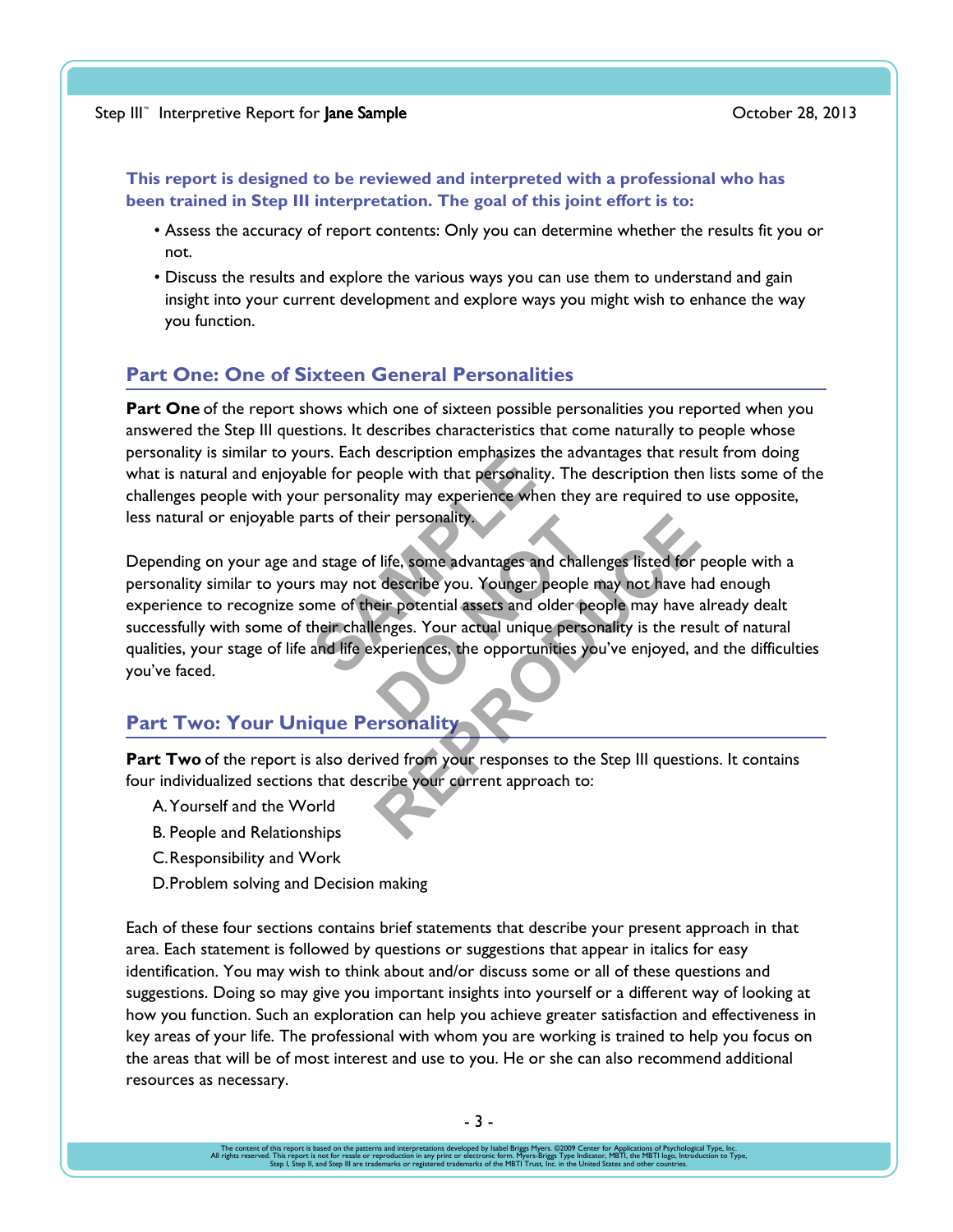# PART ONE

The personality description that follows is an extension of the work of Isabel Briggs Myers and is one of the sixteen distinct personalities identified by Myers. It is a general description of people whose personality is similar to yours and therefore it probably won't fit you in all respects. You can use this general description along with the individualized material in Part Two of the report to understand your particular path to development and the effective use of your personality.

#### **Your Personality\***

Your responses to the Step III™ instrument indicate that you are most energized when you are seeing patterns, connections, and future possibilities that engage your values and creative interests. You probably enjoy lively group discussions and brainstorming as ways to come up with a great many new ideas in a wide range of areas. At times you may become so overwhelmed by all the exciting possibilities you envision that you flit from one idea to another without following through on any of them. To help you narrow your attention and sphere of interest, you typically rely on your natural tendency to consult your inner values as a way to decide where best to devote your energies. People tend to see you as innovative, enthusiastic, sociable, optimistic, and willing to take risks for your beliefs. Figures 1.4 Three Seasons At times you may be<br>
invision that you flit from one idea to<br>
bu narrow your attention and sphere<br>
t your inner values as a way to dec<br>
ee you as innovative, enthusiastic, so<br>
may give you an unca

Your combination of gifts may give you an uncanny vision about future happenings in the outside world, especially those that involve people, so you may anticipate both potential problems and likely solutions long before they are acknowledged by others. You are at your best when you can freely follow your inspirations and ideals without being required to attend to a lot of facts and details or to have your projects withstand logical scrutiny. For values as a way to decide whe<br>innovative, enthusiastic, sociable,<br>innovative, enthusiastic, sociable,<br>ou an uncanny vision about future<br>people, so you may anticipate bo<br>will being required to attend the<br>scrutiny. **REPRODUCED STATES AND SERVIDE SERVIDE SERVIDE SERVIDE SERVIDE SERVIDE SERVIDE SERVIDE SPOND SPONDING SPONDING**<br> **REPRODUCED SPONDING SPONDING SPONDING SPONDING SPONDING SPONDING SPONDING SPONDING SPONDING SPONDING SPONDIN** 

## **Your Personality Development**

- The unique way in which you have moved toward your present effectiveness has been influenced by the natural characteristics of your personality, as described above.
- Some behaviors, attitudes, and approaches are likely to be relatively easy for you because they "fit" with your natural personality. These are the "developmental advantages" that are natural and expected for people with your personality.
- Other behaviors, attitudes, and approaches may be more difficult and tiring because they require you to "go against" your preferred characteristics. These are the "developmental challenges" that are natural and expected for people with your personality.

 $-4$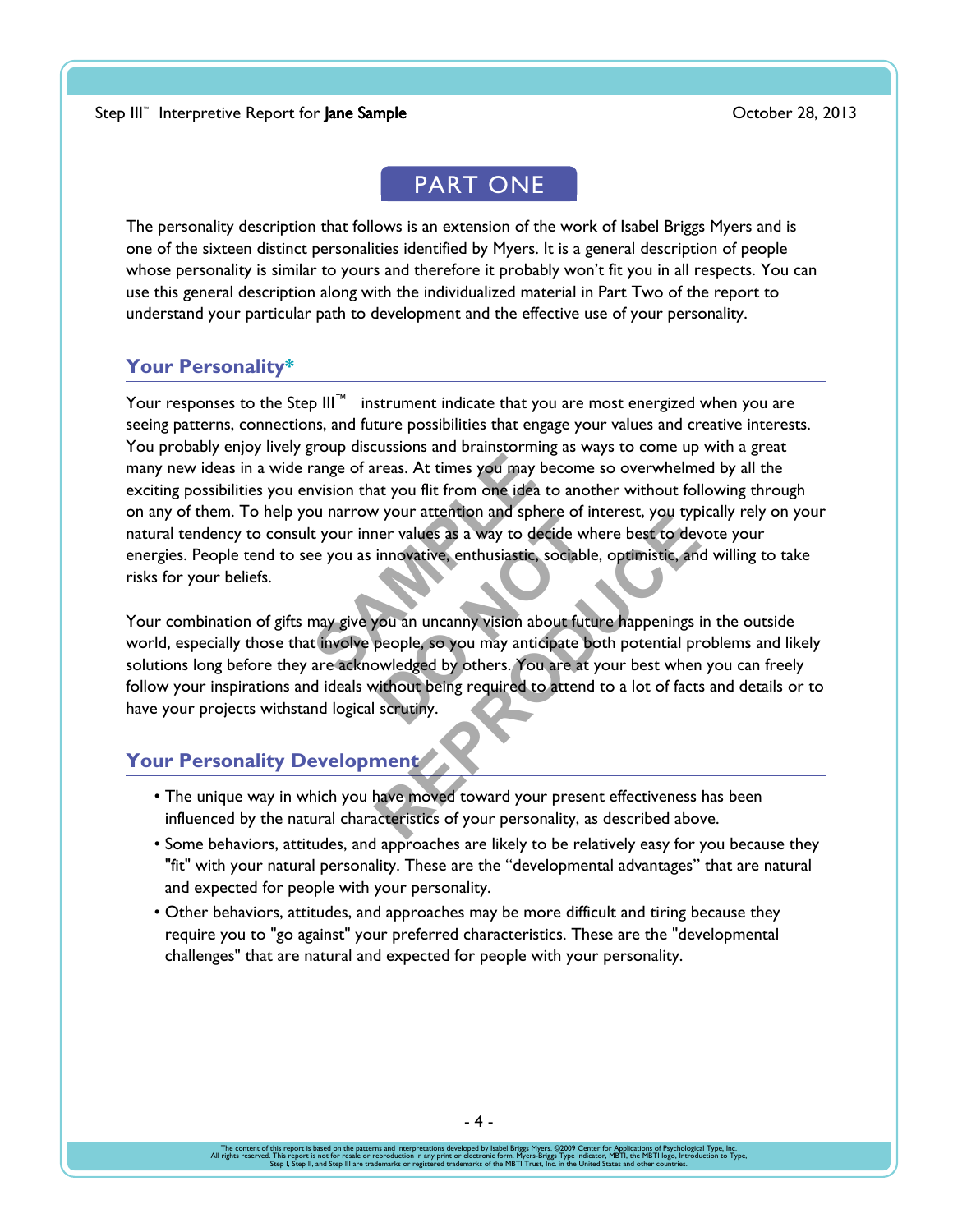#### **Developmental Advantages**

The behaviors, attitudes, and approaches that fit your natural personality may make it relatively easy for you to:

- Show confidence in yourself and your ability to perform competently in your chosen areas of interest
- Devote lots of energy to your enthusiasms
- Function well in situations that might be quite stressful for others, such as those that are fastpaced, rapidly changing, or require quick responses
- Gather and be aware of a very broad range of information in your areas of interest
- Look for ways to enhance the well-being of yourself and others
- Look at things that others may consider to be obstacles as minor inconveniences, and have faith that they will be overcome and that things will work out in the end
- Avoid worrying very much
- Commit yourself to major activities without doing much advance planning, yet manage to pull everything together, handle the unexpected, and innovate when something initially fails. You do this by using your extensive network of people, including total strangers, as well as your knack for noticing and connecting dots most other people don't see overcome and that things will worm<br>the major activities without doing much<br>handle the unexpected, and innovatensive network of people, includin<br>ecting dots most other people don<br>**allenges** e unexpected, and innovate where<br>twork of people, including total is<br>ts most other people don't see<br>thes that don't fit your natural position<br>of the state of the state of the state of the state of the state of the state of e unexpected, and innovate when something in<br>etwork of people, including total strangers, as we<br>to most other people don't see<br>aches that don't fit your natural personality may<br>antident and competent as you appear, because

## **Developmental Challenge**

The behaviors, attitudes, and approaches that don't fit your natural personality may result in the following:

- You may not actually feel as confident and competent as you appear, because you communicate lively enthusiasm and a "can-do" attitude—so others may not be aware that you sometimes need a good deal of encouragement and validation
- Because of your natural instinct to trust people and the outside world, you may bypass your own inner judgment and let others influence you excessively
- You likely pay too little attention to the factual data and details that are related to your interests
- Since you genuinely enjoy making people happy, you may be too accommodating to others, and therefore neglect your own needs. Since you honor personal values over logic, it is probably difficult for you to identify or take logical consequences into account, especially when others demand that you be logical or ask you to respond to logical questions
- You likely find it hard to stop coming up with new ideas and gathering new information so you can decide what must be done and finish what must be finished
- Because you function best when you are free to follow your own inspirations, it is probably hard for you to avoid becoming dissatisfied, unmotivated, and uncooperative when you are forced to deal with arbitrary rules, procedures, and details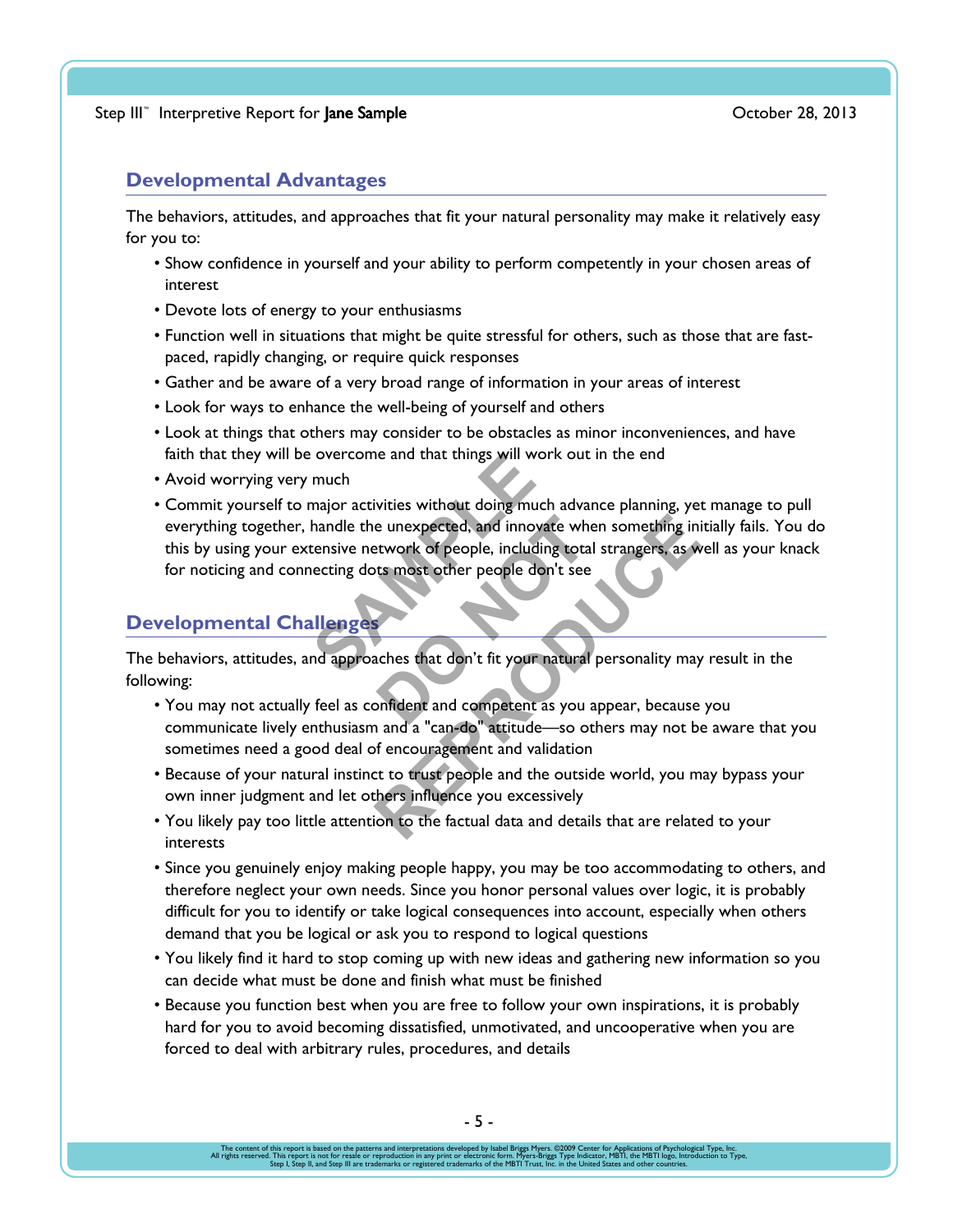- You may not notice when your enthusiasm is approaching burnout level, and thus continue to overcommit your time and fail to back off for the sake of your own health, welfare, or more pressing issues
- Given your natural tendency to imagine the best and trust it will happen, you may not know when there is something you should worry about

### **Evaluating Your Personality Description**

You can use this general personality description to help you better understand and evaluate the individualized results in Part Two of the report. Bear in mind, however, that if the above description seems way off the mark, it may not be accurate for you. If that occurs, the professional with whom you are working can help you identify the personality description that fits you best.

**\*** This description is based on the reported personality type ENFP, which is one of the sixteen personality types elicited by the Myers-Briggs Type Indicator® (MBTI® ) instrument. An ENFP is a person who prefers Extraversion, Intuition, Feeling, and Perceiving. If you would like further information about your own and other personality types, consult the professional with whom you are working and/or the resources listed at the end of this report. on the reported personality type B<br>y the Myers-Briggs Type Indicator®<br>ersion, Intuition, Feeling, and Perce<br>in and other personality types, con<br>sources listed at the end of this rep

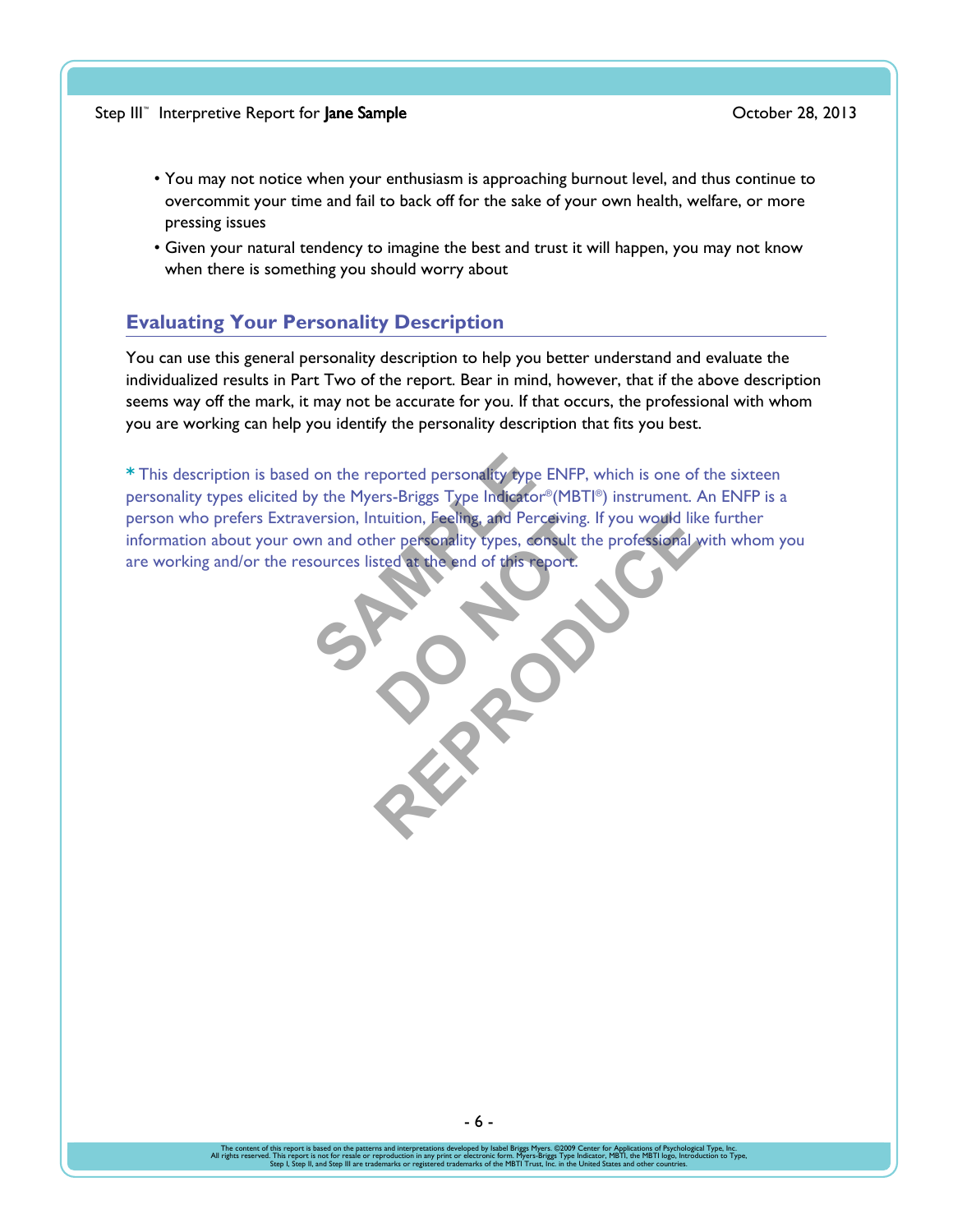## PART TWO

The four sections in **Part Two** cover attitudes and behaviors that infuence four important areas of your everyday functioning—how you see yourself and your relationship to the world, how you relate to other people, the way you approach responsibility and work, and how you go about making decisions and solving problems. The particular combination of descriptive statements in your report is unique to you—it is virtually impossible for anyone else's report to be exactly the same as yours!



#### SECTION A **Your Approach to Yourself and the World**

Depending on how you answered the Step III questions, you may find statements in Section A of your report about your current level of self-confidence, your approach to diffculties, your sources of enjoyment, your general outlook on life, and a number of other relevant areas. **SAMPLE CONSERVENT SERVICE CONSERVENT SERVICE SERVICE SERVICE SERVICE SERVICE SERVICE SERVICE SERVICE SERVICE SERVICE SERVICE SERVICE SERVICE SERVICE SERVICE SERVICE SERVICE SERVICE SERVICE SERVICE SERVICE SERVICE SERVICE** ut your current level of self-cor<br>
byment, your general outlook on<br>
doing well that your self-confider<br>
ompetence from people you resp

#### YOUR RESULTS

• You may be so anxious about doing well that your self-confidence is suffering.

Seek information about your competence from people you respect, and if necessary, ask them what you need to improve. Then you won't have to use your energy worrying about it. You may also wish to explore ways to control your level of anxiety, since it may be affecting your ability to work, as well as your peace of mind. [A16] The set of the set of the set of the set of the set of the set of the set of the set of the set of the set of the set of the set of the set of the set of the set of the set of the set of the set of the set of the set of th

• Your self-confidence seems somewhat low at this time.

Is there something in your current life situation that may be affecting your confidence at this time or is low confidence typical for you? In either case, explore possible ways to add to your level of confidence, perhaps by taking on a few tasks where you are likely to succeed. [C030]

• You seem to dislike dealing with difficulties in certain areas of your life and may try to avoid those kinds of difficulties.

What kinds of difficulties do you dislike the most and which areas are easier for you to deal with? Perhaps you can use some of the techniques that work in the "easy" areas for the more vexing difficulties. If this approach works, you may then be able to face up to and deal directly with a wider array of difficulties. [M060]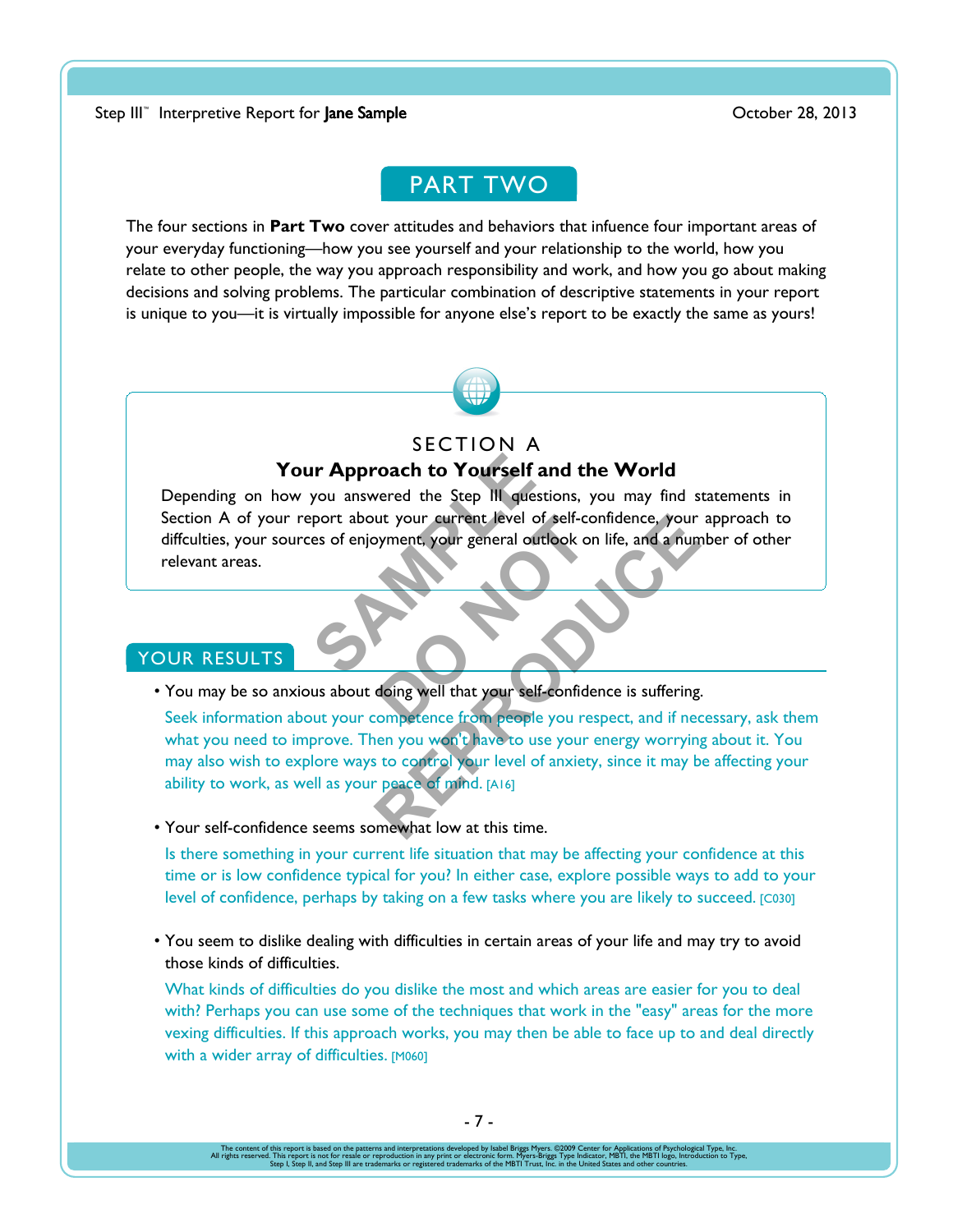• You seem to worry or become preoccupied about things quite a lot.

Explore alternative ways to reduce your worrying. Some people use exercise, yoga or meditation, others talk to someone they trust. [L091]

• You seem to have so many people in your social circle that you have only enough time to touch base with each of them very briefly.

You might find it worthwhile to spend more of your social time visiting with a few of your closer friends. [E - A - 63L]

• You typically interact with others and participate actively in projects in pursuing your interests and learning whatever is necessary.

Some topics may be better approached by working alone, reading, or reflecting, so it might be useful to set aside a few hours each week to engage in some solitary project or hobby that interests you. [E - A - 64L]

• Overall, you seem most interested in the ideas behind whatever you are working on and like seeing how those concepts are relevant for other projects. Experience to engage in s<br>
4L]<br>
14L]<br>
14L]<br>
13C ost interested in the ideas behind v<br>
13C ost interested in the ideas behind v<br>
13C ost in the social contract of structions to the<br>
13C of doesn't apply to the<br>
13C of doesn sted in the ideas behind whateve<br>
e relevant for other projects.<br>
eatures of situations to try to get<br>
ies or doesn't apply to those situ<br>
e world you seem to be attracte<br>
check your theoretical knowledg<br>
experience. [N-43 Sted in the ideas behind whatever you are world<br>
relevant for other projects.<br>
Figures of situations to try to get a good fix on<br>
lies or doesn't apply to those situations. [N - A - 9<br>
ies or doesn't apply to those situati

Make sure to look at specific features of situations to try to get a good fix on how your conceptual understanding applies or doesn't apply to those situations. [N - A - 9R]

• In your general approach to the world you seem to be attracted to theories and concepts about how the world works.

To broaden your perspective, check your theoretical knowledge and understanding against your own and others' tangible experience. [N - A - lor]



#### SECTION B

#### **Your Approach to People and Relationships**

Possible statements in this section cover a wide range of attitudes and behaviors relating to your relationships with people in both your personal and work life. Areas addressed may include how you relate to individuals and groups, the way you handle disagreement, your attitude toward friendships and intimate relationships, and how others see you.

YOUR RESULTS

The content of this report is based on the patterns and interpretations developed by Isabel Briggs Myers. ©2009 Center for Applications of Psychological Type, Inc.<br>All rights reserved. This report is not for resale or repr Step I, Step II, and Step III are trademarks or registered trademarks of the MBTI Trust, Inc. in the United States and other countries.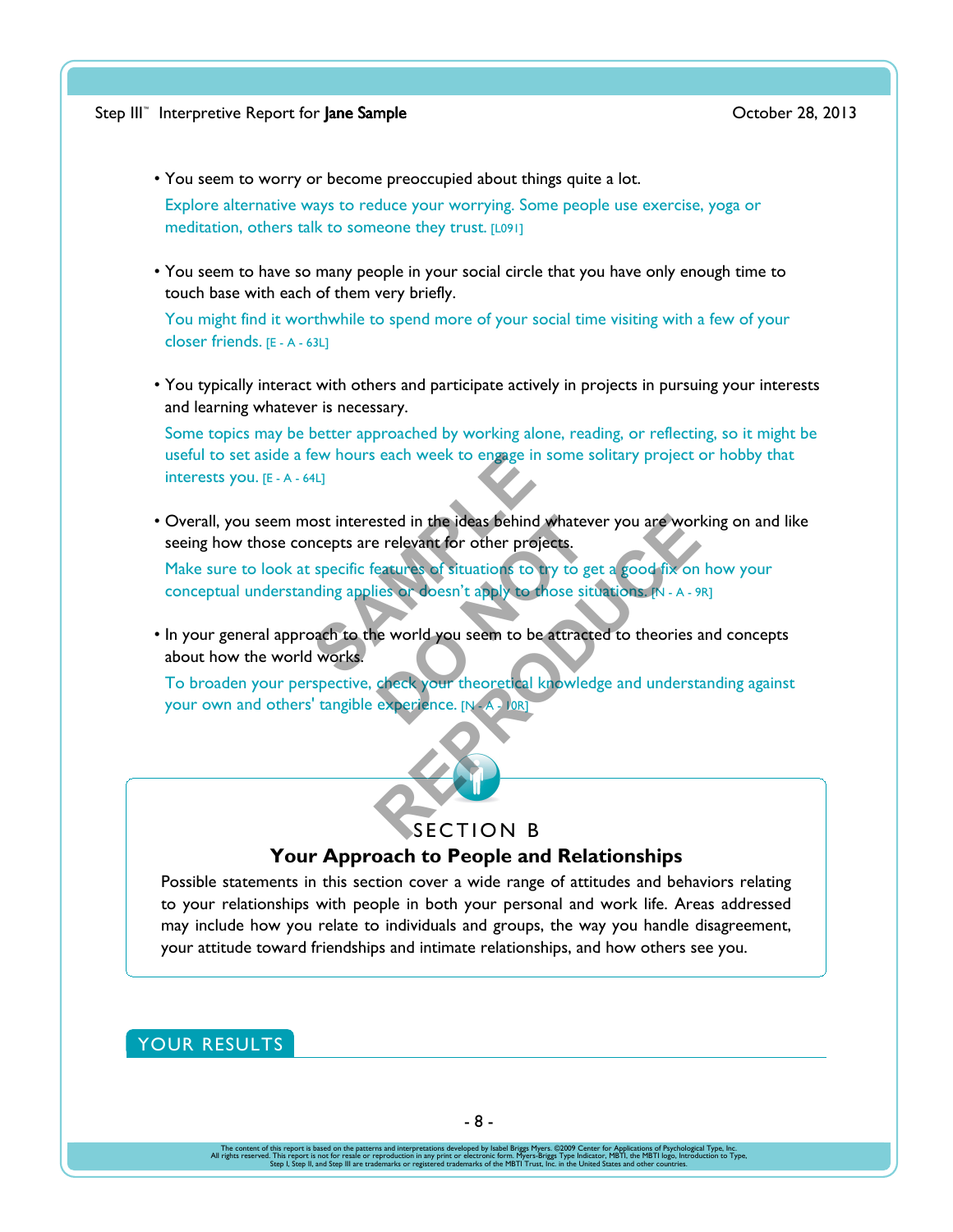- In general, you appreciate the good qualities of others. Are there some people whose qualities you just have a hard time appreciating? [L052]
- You tend to express your feelings and opinions quite openly. What are the advantages and disadvantages of your free expression? When, if ever, do you keep your feelings and opinions to yourself? [E025]

## SECTION C

#### **Your Approach to Responsibility and Work**

Statements in this section cover areas such as leadership, taking on responsibility, working with others, dealing with deadlines and other pressures, satisfaction with work, and preferred work style. **SAMPLE COLORED SEPARATION**<br>
STRIKE THE SERVER STRIKE THE SERVER SERVER SERVER SERVER SERVER SERVER SERVER SERVER SERVER SERVER SERVER SERVER SERVER SERVER SERVER SERVER SERVER SERVER SERVER SERVER SERVER SERVER SERVER SER

#### YOUR RESULTS

• You tend to take responsibility only for things that really interest you and reject responsibility in other areas, perhaps because you are not sure of yourself in those areas, or because you don't want to be burdened by being responsible for things in which you have no interest. **DO NOTE AND A SERVE AND A SERVE A SERVE A SERVE A SERVE A PARTICULAR CONTROLLER AND A DEALER THE PROPOSIBLE FOR A particular** 

When you're not interested in being responsible for a particular effort or project where you may have some expertise, consider helping by offering constructive suggestions. If you have no expertise to offer, let those in charge exercise their superior skill and knowledge. Don't criticize their efforts without a firm basis for your criticism. [P111] **REPRODUCED SERVICES**<br> **REPRODUCED SERVICES**<br> **REPRODUCED SERVICES**<br> **REPRODUCED SERVICES**<br> **REPRODUCED SERVICES**<br> **REPRODUCED SERVICES**<br> **REPRODUCED SERVICES**<br> **REPRODUCED**<br> **REPRODUCED**<br> **REPRODUCED**<br> **REPRODUCED**<br> **REPR** 

• When it's important to you, you tend to put off the pleasant activities of today for the benefit of something desirable in the future.

Is it hard for you to do this? Are there times when you regret having given up a current pleasure for a future goal? [L103]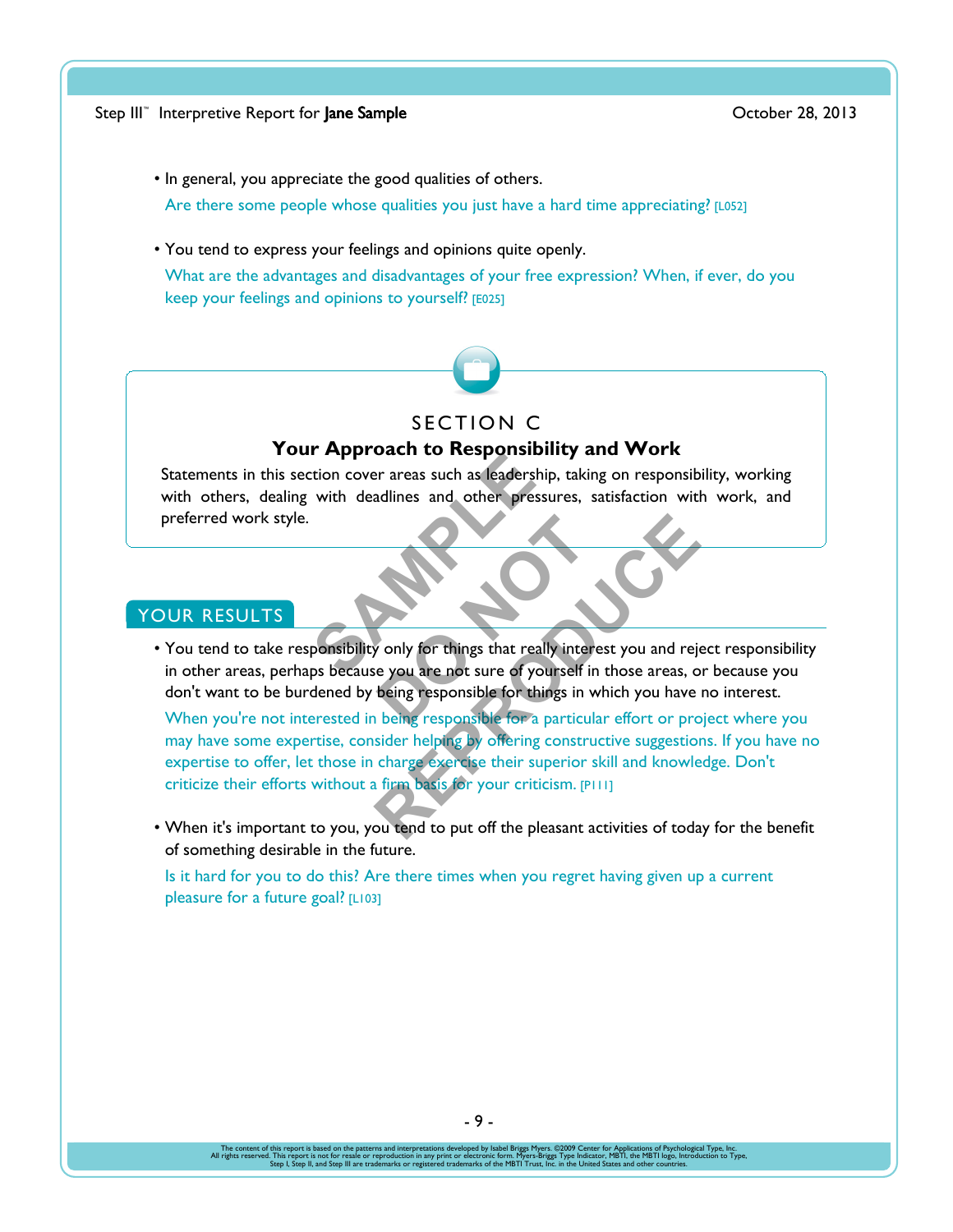• It takes effort and willpower for you to apply yourself to tasks that are necessary, but are not of any immediate interest to you.

Find some techniques to accomplish those uninteresting tasks in the most efficient and most pleasant way possible. Perhaps alternating doing the less interesting parts and then rewarding yourself by doing an interesting part, if possible, might help. If there simply are no interesting parts or they have to be done in a specific order, reward yourself by taking a break to do something you really enjoy. Successfully doing this may actually free up your time and energy for what you enjoy doing. [L083]

• You rather enjoy the challenge of working under time pressure when the matter at hand is important.

What happens if you are required to work under time pressure on something which you judge to be relatively unimportant? [M032]

• You like working on innovative projects, enjoy doing things in new ways, and prefer being free to follow your hunches.

How do you react when you don't have that freedom?

• You seem unable or unwilling to exert the necessary effort to accomplish your goals, and instead engage in wishful thinking and rely on luck to get you where you want to be.

Perhaps the goals you envision are so distant from your current situation that you don't know where to begin to get closer to them. Consider working backwards from your large goals so you can break the process of getting there into small and manageable pieces. It may be useful to seek some help by talking to someone you trust or to a coach or counselor. [K021] innovative projects, enjoy doing thi<br>es.<br>hen you don't have that freedom? p<br>unwilling to exert the necessary eff<br>hful thinking and rely on luck to get<br>a envision are so distant from your<br>t closer to them. Consider working **CONTAINSTANT CONTRANT EXECUTE 18 AND ADDENTURNATE CONTRANT CONTRANT CONTRANT CONTRANT CONTRANT CONTRANT CONTRANT CONTRANT CONTRANT CONTRANT CONTRANT CONTRANT CONTRANT CONTRANT CONTRANT CONTRANT CONTRANT CONTRANT CONTRANT** For the method of the method of the method of the method of the method of the method of the set you where you want are so distant from your current situation that o them. Consider working backwards from you getting there i

• You may be dissatisfied with your present work situation partly because you have a negative attitude towards some of the people and/or some of the procedures at work. Identify the specific sources of your dissatisfaction at work. Then explore ways to modify the

nature of your work, the people with whom you work, or your work setting. [A42]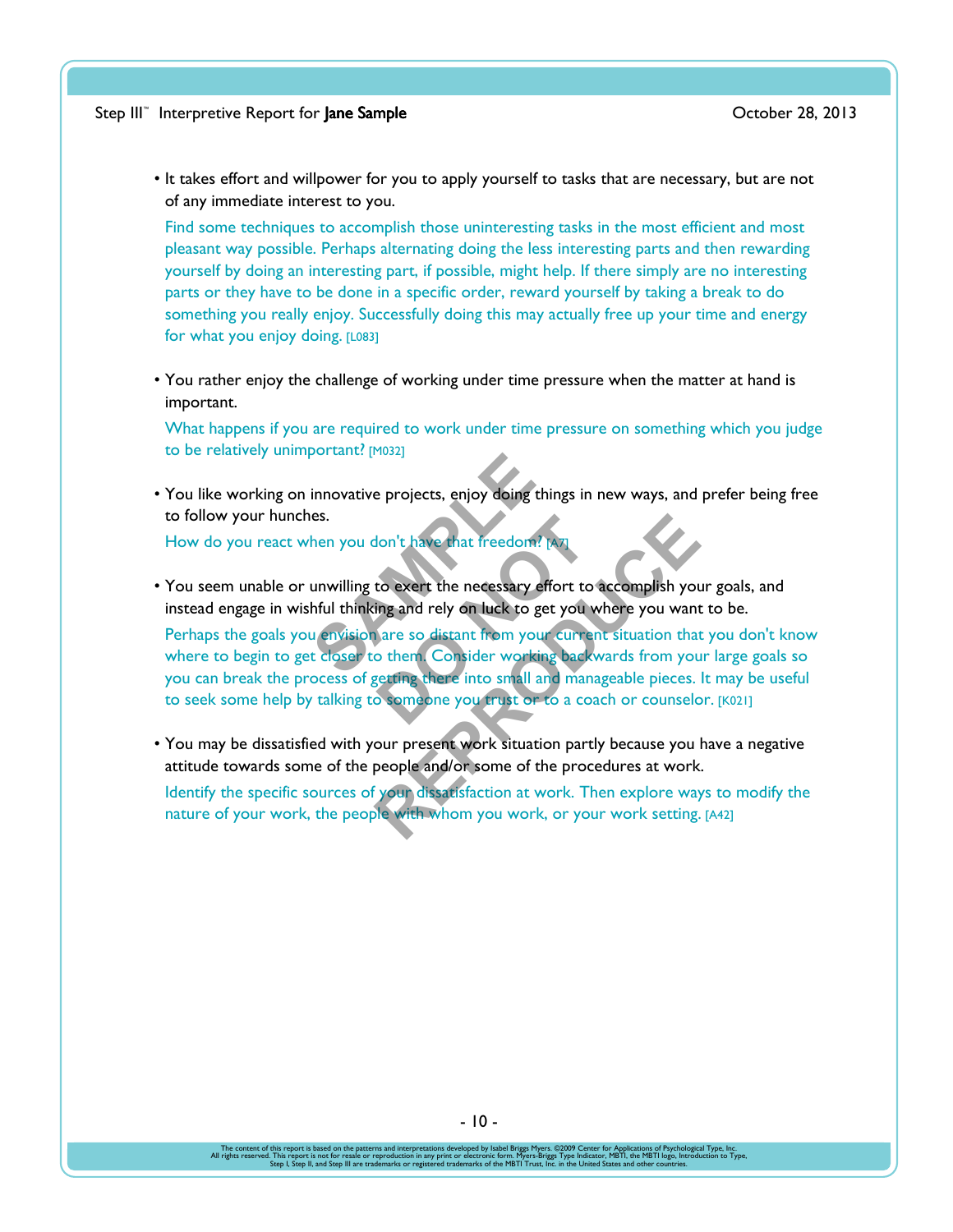

#### SECTION D

#### **Your Approach to Problem Solving and Decision Making**

This section may contain statements that describe the way you go about solving problems, what factors you consider when making decisions and the kind of information you rely on, how much effort you devote to decision making, and how comfortable you are solving problems and acting on your decisions.

#### YOUR RESULTS

• You seem to be quite comfortable with and probably effective in situations that require you to stay open to new viewpoints or to engage in troubleshooting.

Do you enjoy some kinds of troubleshooting more than others? How do you usually approach a troubleshooting situation? And do you become bored or impatient if there are no new challenges to troubleshoot? [L142A] Example the with and probably effective of the state of the state of the state of the state of the state of the state of the state of the state of the state of the state of the state of the state of the state of the state

- You may find it hard to make tough decisions because you are quite tender-hearted and gentle. If at times tough decisions are required of you, talk the situation over with someone you trust and who respects your natural style and discomfort with this unfamiliar approach. Together you can figure out how best to handle the situation. [T062] The with and probably enective introduced in troubleshooting.<br>
The cubleshooting more than others<br>
and do you become bored or implement<br>
and decisions because you are<br>
required of you, talk the situation<br>
style and discomf rable with and probably effective in situations the<br>pr to engage in troubleshooting.<br>
roubleshooting more than others? How do you<br>
and do you become bored or impatient if there a<br>
424]<br>
tough decisions because you are quit
- You may find it hard to deal with situations that require you to take a detached and logical approach in making a decision.

Seek advice from people who seem to be genuinely comfortable in taking a detached approach to making decisions, and take their perspective seriously. [L041]

• You likely find it hard to be firm when the situation requires it.

Discussing problem situations with someone you trust may help you know when being firm is really necessary, and when it is appropriate to exercise a "softer" approach. [T063]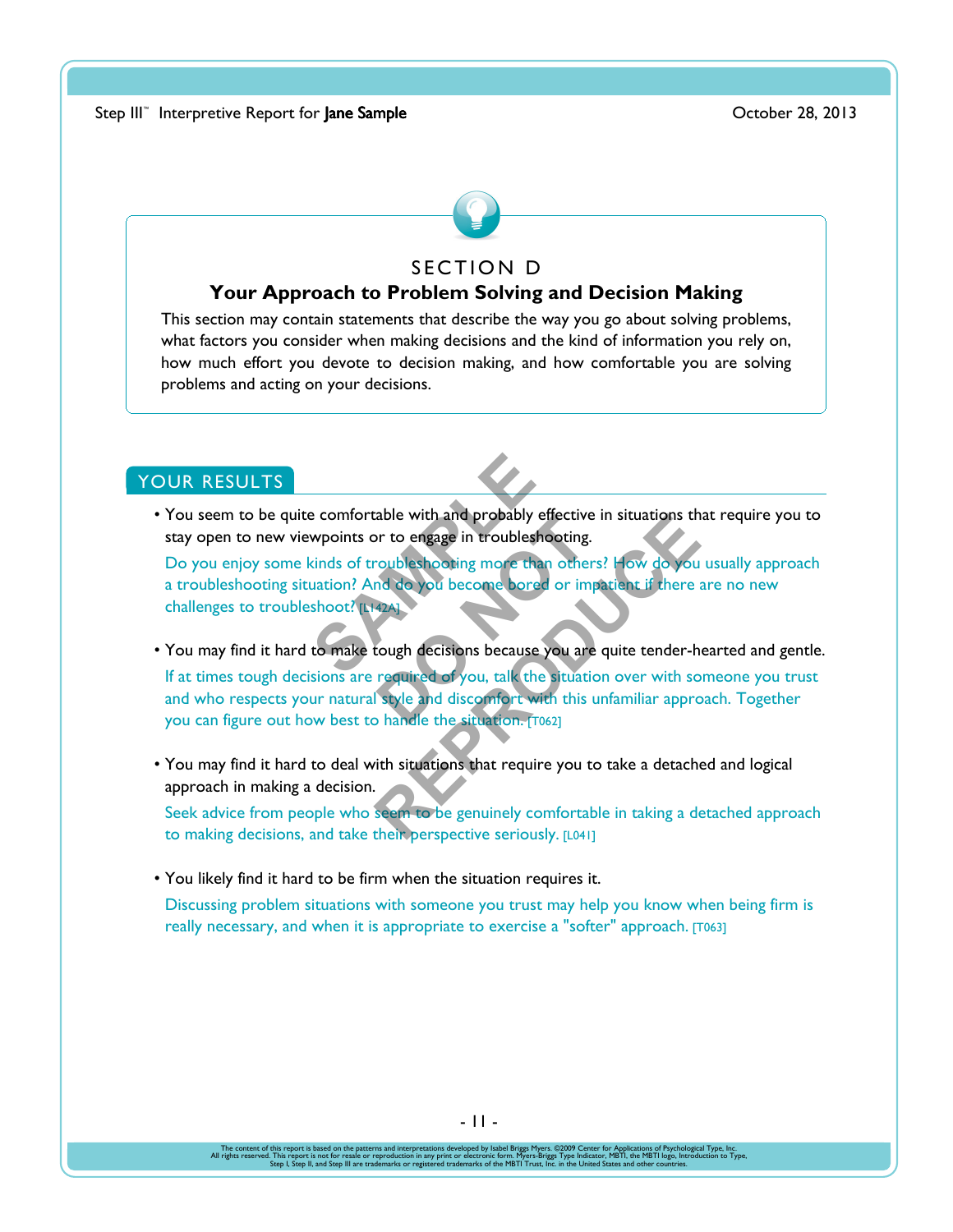• At times your tendency to consider the "big picture" is very effective, while at other times you may not pay enough attention to some important concrete facts and current realities when making decisions.

Before you make your decisions final, remember to ask yourself whether you have paid attention to the concrete facts and evidence that may be relevant to the situation. Consider asking someone who is good at details whether you might have overlooked anything important. [W16]

• You seem to be very indecisive at this time, and may tend to vacillate, postpone, rely on others, or simply not decide at all.

Think about whether your indecisiveness is habitual or is related to your current situation. In either case, try to identify the sources of your indecision. [P130]

• You seem to place a high value on freedom of action and choice, and prefer not to be tied down by commitments, prior agreements, or the expectations of others. You likely feel cheated and frustrated when prior obligations prevent you from "seizing the moment," and this makes you wary of making definite commitments and planning in advance. high value on freedom of action an<br>ts, prior agreements, or the expected<br>when prior obligations prevent y<br>aking definite commitments and pli<br>d to be the advantages and disadvar<br>ce a spontaneous approach to living<br>d excitem

What have you found to be the advantages and disadvantages of your approach? [W11]

- You greatly appreciate a spontaneous approach to living, perhaps even to the point of taking deliberate risks to add excitement and spice to both your life and others' lives. What are the advantages and disadvantages of your spontaneous approach? [L132] From obligations prevent you from<br>inite commitments and planning is<br>advantages and disadvantages of<br>aneous approach to living, perhaped<br>isadvantages of your spontaneous<br>disadvantages of your spontaneous<br>you have failed at prior obligations prevent you from "seizing the rinite commitments and planning in advance."<br>
Represent and disadvantages of your approach<br>
reaneous approach to living, perhaps even to the<br>
nent and spice to both your life
- You seem to have a sense that you have failed at many things in your life and expect more of the same in the future.

Identify someone who can help you to objectively assess your previous successes and failures, and explore ways to assess yourself more appropriately. [C064]